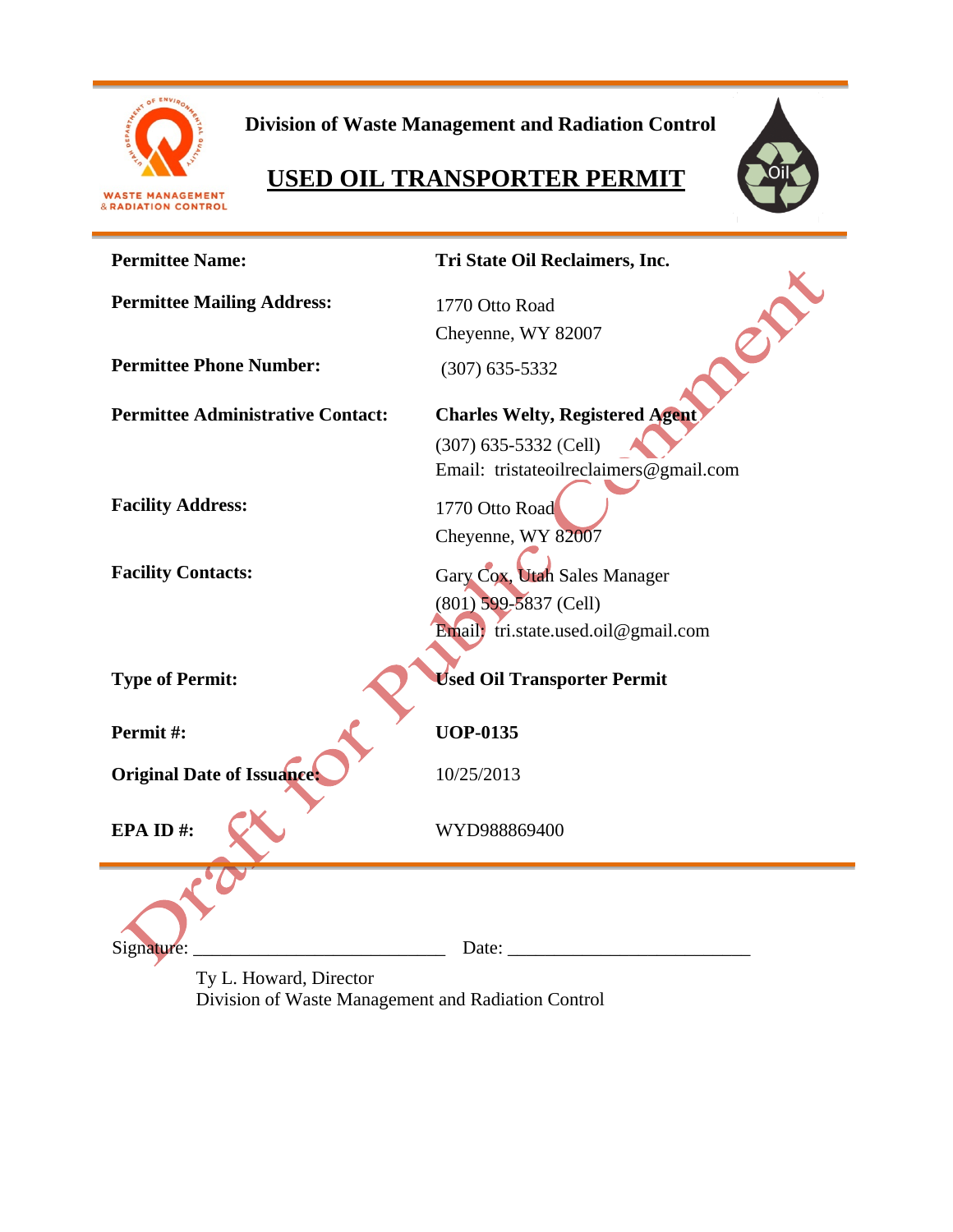#### **I.A. Effect of Permit**

- I.A.1. Tri State Oil Reclaimers, Inc. (hereafter referred to as "Permittee") is hereby authorized to operate as a Used Oil Transporter in accordance with all applicable requirements of R315-15 of the Utah Administrative Code (UAC) and of the Used Oil Management Act (the Act) 19-6-701 et. seq., Utah Code Annotated and this Permit.
- I.A.2. This Permit shall be effective for a term not to exceed ten years in accordance with the requirements of R315-15-15 of the Utah Administrative Code.
- I.A.3. Attachments incorporated by reference are enforceable conditions of this Permit, as are documents incorporated by reference into the attachments. Language in this Permit supersedes any conflicting language in the attachments or documents incorporated into the attachments.

#### **I.B. Permit Revocation**

I.B.1. Violation of any permit condition or failure to comply with any provision of the applicable statutes and rules may be grounds for enforcement actions, including revocation of this Permit. The Director of the Division of Waste Management and Radiation Control (Director) shall notify the Permittee in writing of his intent to revoke this Permit.

# **I.C. Permit Modification**

- I.C.1. The Permittee may request modifications to any item or activity covered by this Permit by submitting a written permit modification request to the Director. If the Director determines the modification request is substantive, a public hearing, a 15-day public comment period or both may be required before any action on the modification request may be taken. Implementing a substantive modification prior to the Director's written approval constitutes a violation of the Permit and may be grounds for enforcement action or permit revocation.
- I.C.2. The Permittee shall notify the Director in writing of any non-substantive changes, such as changes to the contact person, within 20 days of the change.
- I.C.3. The Director may modify this Permit as necessary to protect human health and the environment, because of statutory or regulatory changes or because of operational changes affecting this Permit.

# **I.D. Spill Prevention, Emergency Controls and Maintenance**

- I.D.1. The Permittee shall maintain and operate all used oil transportation vehicles and associated equipment to minimize the possibility of fire, explosion or sudden or nonsudden release of used oil to the air, ground, soil, surface and groundwater and sewer systems.
- I.D.2. In the event of a release of used oil, the Permittee shall comply with the Emergency Controls and reporting requirements specified in R315-15-9 of the Utah Administrative Code and the Permittee's Emergency Spill Plan in Attachment 1.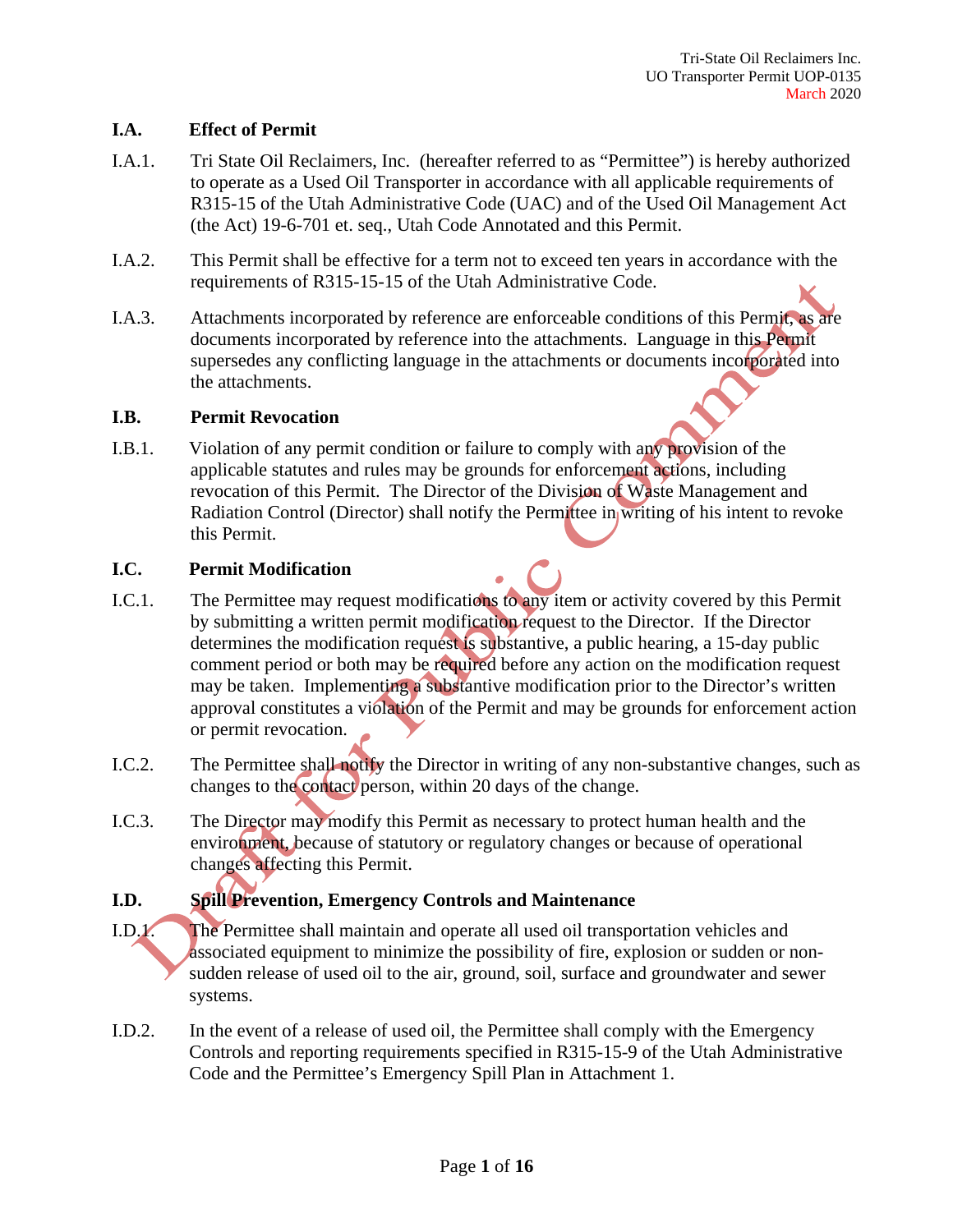#### **I.E. Record Retention**

- I.E.1. The Permittee shall maintain all applicable used oil records required by R315-15 of the Utah Administrative Code and this Permit at the Permittee's facilities located at 1770 Otto Road, Cheyenne, Wyoming 82007.
- I.E.2. All records shall be readily accessible for review by representatives of the Director. Records may be in a hard copy or electronic format. Records shall be maintained for a minimum of three years.

# **I.F. Tracking**

- I.F.1. The Permittee shall keep written transportation records for both the collection and delivery of used oil. Collection and delivery records may be a log, invoice, manifest, bill of lading or other shipping document.
- I.F.2. The collection records shall include the generator's, transporter's, transfer facility's, off specification burner's or processor's name and signature (dated upon receipt), address, volume of used oil collected and EPA identification number if applicable.
- I.F.3. The halogen content from screening tests, analytical laboratory testing or generator knowledge shall be documented on the used oil record/bill of lading at each used oil collection location prior to loading for transportation. The halogen content determination method (i.e., test or generator knowledge) shall be documented on the shipping document with the halogen concentration in accordance with Attachment 2 (Procedures for Recording Halogen Content).
- I.F.4. The Permittee shall document the PCB concentration based on analytical results of used transformer oil prior to collection and transport the record/bill of lading at each used oil collection location.
- I.F.5. The delivery records shall include the Permittee's name, address, EPA identification number, vehicle designation number, driver name, date of delivery, the volume of used oil delivered and the type of delivery (i.e., bulk oil in tankers or containerized, specifying container types and numbers).
- I.F.5.a. The used oil records shall include the receiving transfer facility's, off-specification burner's, processor's or other transporter's name and signature (dated upon receipt), address and EPA identification number.
- I.F.5.b. The Permittee shall create a new delivery record for internal transfers between the Permittee's transportation vehicles.

# **I.G. Transportation Operations**

- I.G.1. The Permittee is authorized to transport used oil and deliver the used oil to another permitted transporter, transfer facility, processor and re-refiner or used oil burner in accordance with R315-15-4.4 of the Utah Administrative Code.
- I.G.2. Transportation of oily water shall be managed as used oil if the used oil is destined to be recovered in accordance with R315-15 of the Utah Administrative Code and this Permit.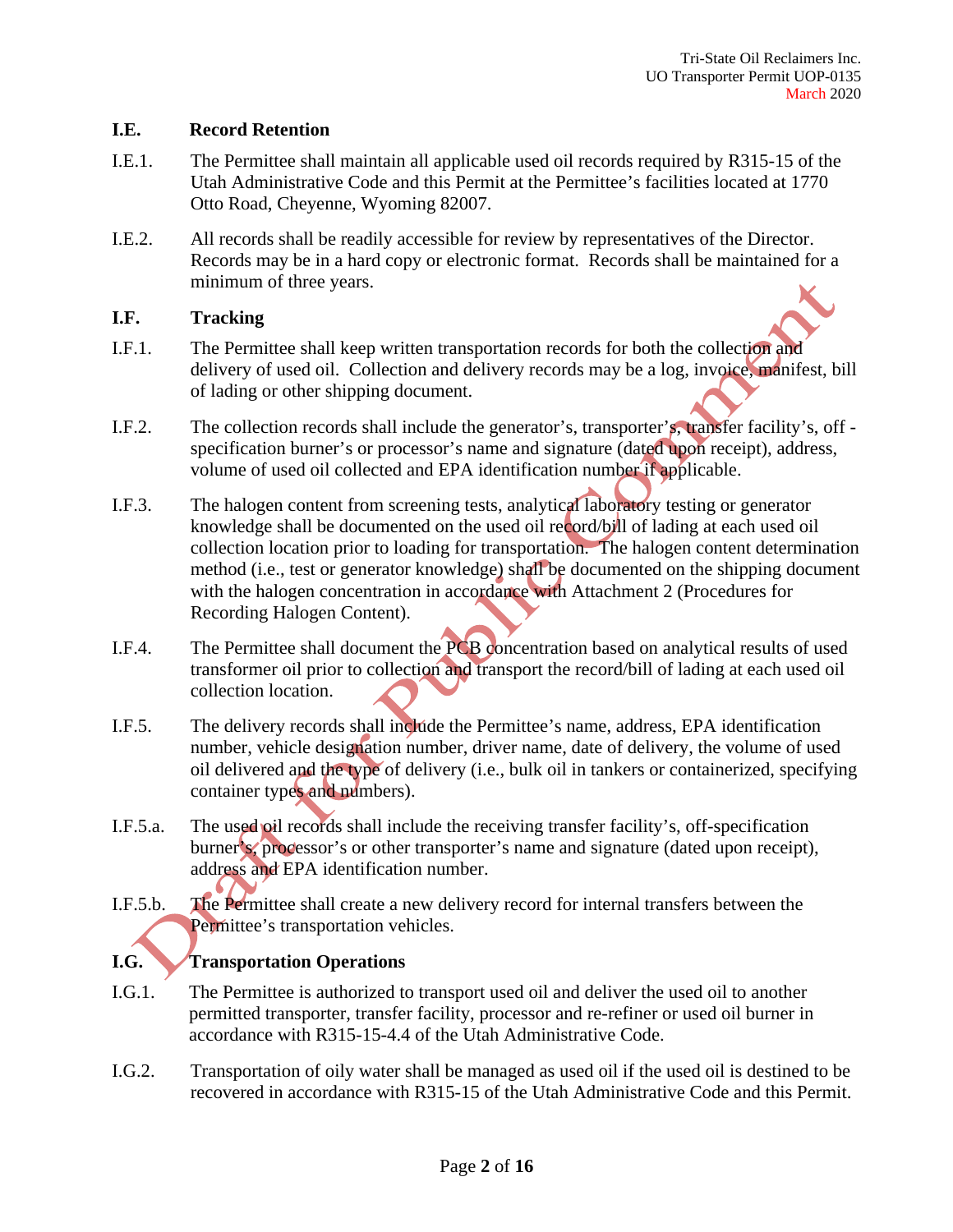- I.G.3. The Permittee shall only accept used oil or oily water subject to R315-15 of the Utah Administrative Code that has halogen concentrations less than 1,000 ppm unless rebutted in accordance with Attachment 3 (Analysis Plan) or unless the oil was generated by a Very Small Quantity Generator (VSQG) or Do-It-Yourselfer Collection Center (Type A or B).
- I.G.4. The Permittee shall comply with TSCA regulations when transporting used oil with PCB concentrations greater than or equal to 50 mg/kg.

#### **I.H. Sampling and Analysis Halogen Determination**

I.H.1. The Permittee shall follow all sampling and analytical procedures in Attachment 3 (Analysis Plan) and Attachment 4 (Sampling Procedures) when conducting used oil sampling and analytical testing to meet the requirements of R315-15 of the Utah Administrative Code and this Permit.

#### **I.I. Prohibited Waste**

- I.I.1. Used oil that has been mixed with hazardous waste as defined by R315-261 of the Utah Administrative Code or PCBs as defined by R315-301-2(53) of the Utah Administrative Code shall no longer be managed as used oil and shall be subject to applicable hazardous waste and PCB-contaminated waste rules.
- I.I.2. Used oil shall not be stored in tanks, containers or storage units that previously stored hazardous waste unless these tanks, containers and storage units have been cleaned in accordance with R315-261-7 of the Utah Administrative Code.
- I.I.3. The Permittee shall not place, manage, discard or otherwise dispose of used oil in any manner other than specified in R315-15-1.3 of the Utah Administrative Code.

# **I.J. Waste Disposal**

- I.J.1. The Permittee shall properly characterize used oil waste related material to determine if the wastes are hazardous or non-hazardous in accordance with R315-15-8 of the Utah Administrative Code and manage accordingly.
- I.J.2. The Permittee shall maintain records showing characterization, handling and disposal of waste generated.

# **I.K**. **Used Oil Storage**

- I.K.1. The Permittee shall not store used oil in Utah longer than 24 hours without first obtaining a transfer facility or processor permit for that storage location. This includes storing used oil in vehicles at loading and unloading docks and parking areas.
- I.K.2. The Permittee shall notify the Director if the 24-hour storage is exceeded due to mechanical failure of the Permittee's transportation vehicle prior to exceeding the 24 hour storage requirement.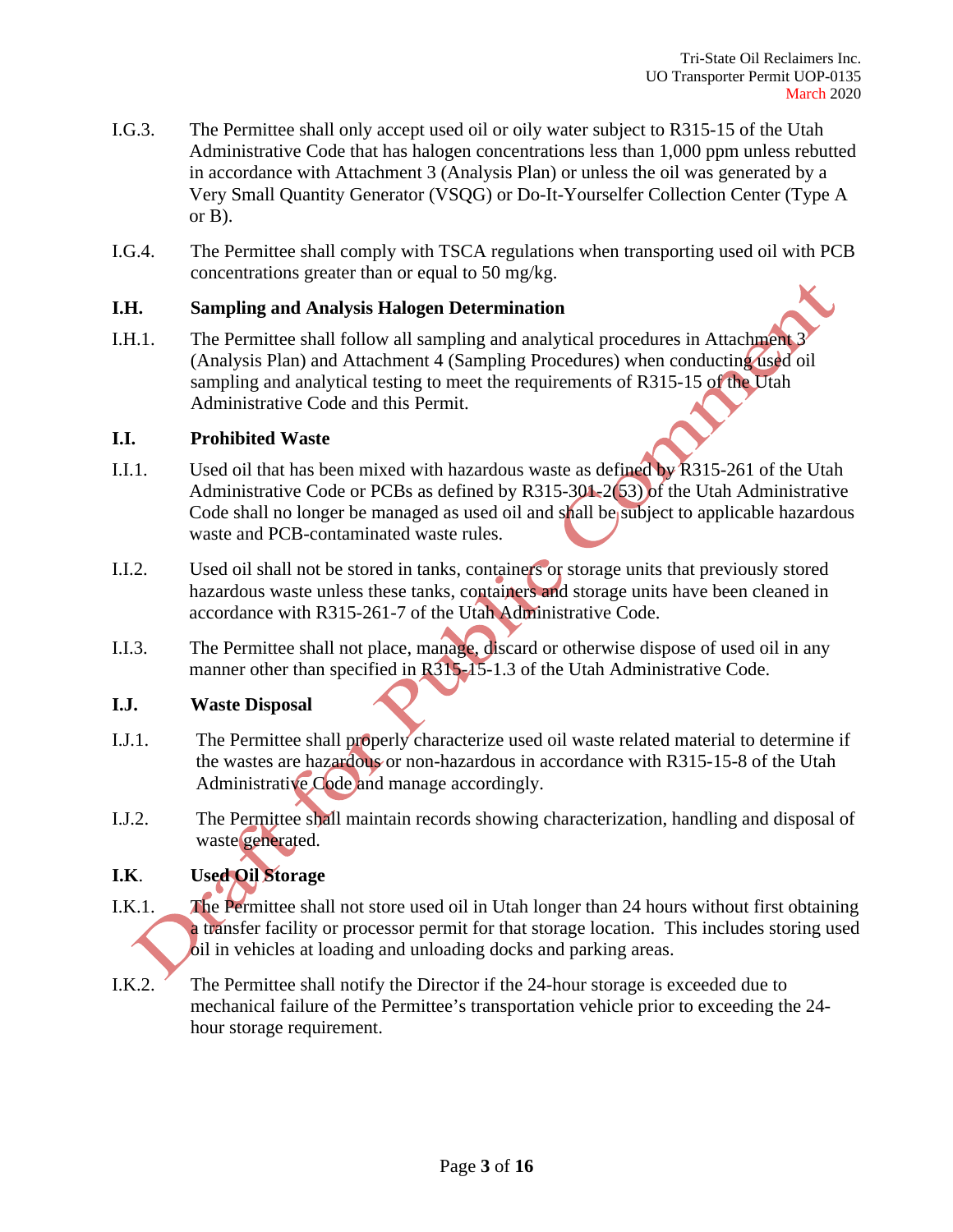#### **I.L. Liability and Financial Requirements**

- I.L.1. The Permittee shall procure and maintain general liability and sudden used oil third-party environmental pollution liability coverage for the Permittee's operations as required by R315-15-10 of the Utah Administrative Code.
- I.L.2. The Permittee shall provide documentation of financial responsibility, environmental pollution legal liability and general liability coverage annually to the Director for review and approval by March 1 of each reporting year with the Annual Report Form UO 004.
- I.L.3. The Permittee shall provide documentation of financial responsibility, environmental pollution legal liability and general liability coverage to the Director upon request.
- I.L.4. The Permittee shall notify the Director immediately of any changes to the extent and type of liability coverage in accordance with R315-15-10 of the Utah Administrative Code.

#### **I.M. Used Oil Handler Certificate**

I.M.1. In accordance with R315-15-4 of the Utah Administrative Code, the Permittee shall not operate as a used oil transporter without obtaining annually a Used Oil Handler Certificate from the Director. The Permittee shall pay a used oil handler fee, pursuant to Utah Code 63J-1-504, by December 31 of each calendar year to receive certification for the upcoming calendar year.

#### **I.N. Inspection and Inspection Access**

- I.N.1. Any duly authorized employee of the Director may, at any reasonable time and upon presentation of credentials, have access to and the right to copy any records relating to used oil and to inspect, audit or sample. The employee may also make record of the inspection by photographic, electronic, audio, video or any other reasonable means to determine compliance.
- I.N.2. An authorized employee may collect soil, groundwater or surface water samples to evaluate the facility's compliance.
- I.N.3. Failure to allow reasonable access to the property by an authorized employee may constitute "denial of access" and may be grounds for enforcement action or permit revocation.

# **I.O. Annual Report**

I.O.1. The Permittee shall prepare and submit an Annual Report to the Director by March 1 of the following year. The Annual Report shall describe the Permittee's used oil activities in Utah and document financial assurance using the Division's Used Oil Transporter Annual Report form (UO 004) as required by R315-15-13.4 of the Utah Administrative Code.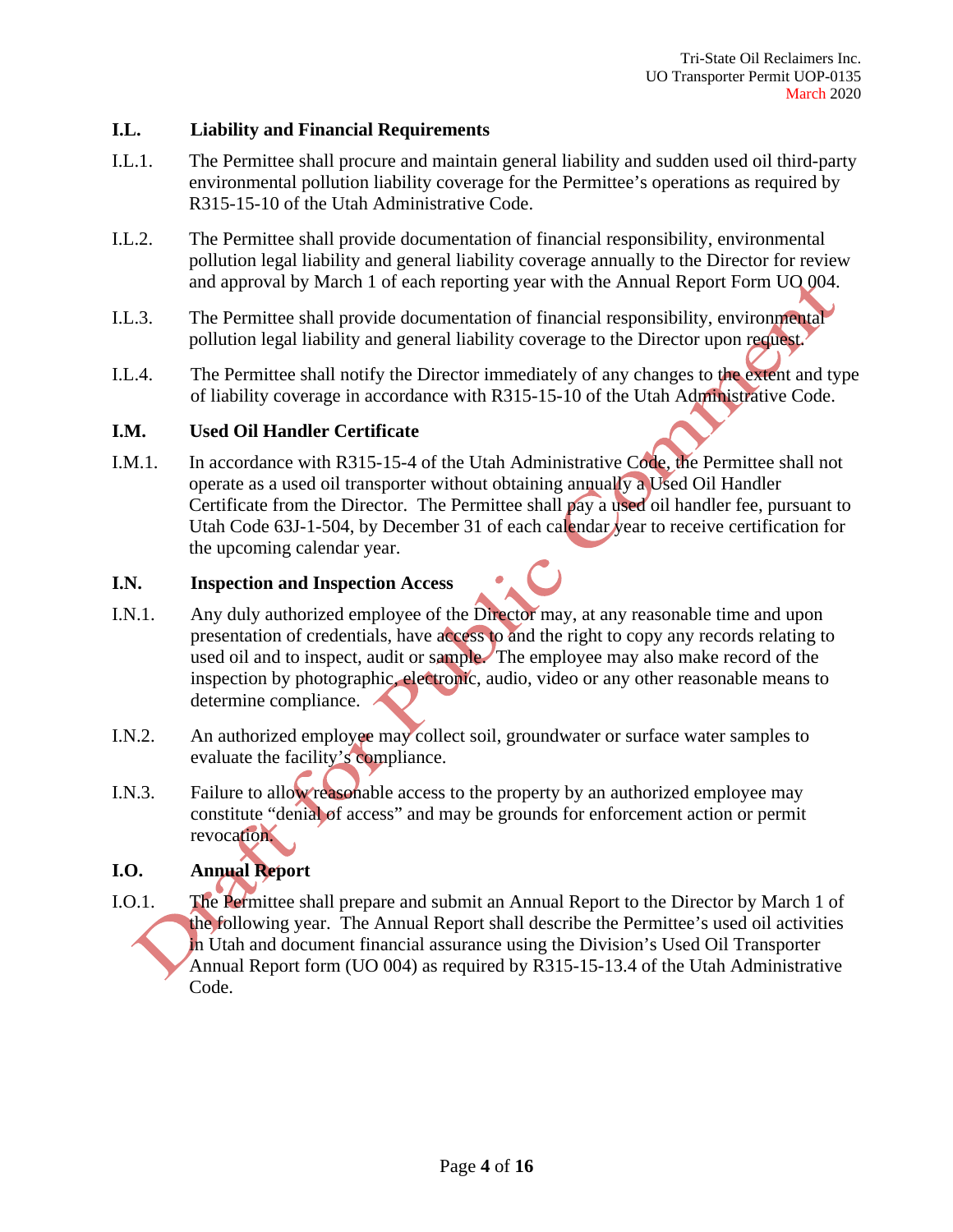#### **I.P. Other Laws**

I.P.1. Nothing in this Permit shall be construed to relieve the Permittee of his obligation to comply with any Federal, State or local law.

#### **I.Q. Enforceability**

I.Q.1. Violations documented through the enforcement process pursuant to Utah Code Annotated 19-6-112 may result in penalties in accordance with R315-102 of the Utah Administrative Code.

# **I.R**. **Effective Date**

I.R.1. The permit is effective on the date of signature by the Director.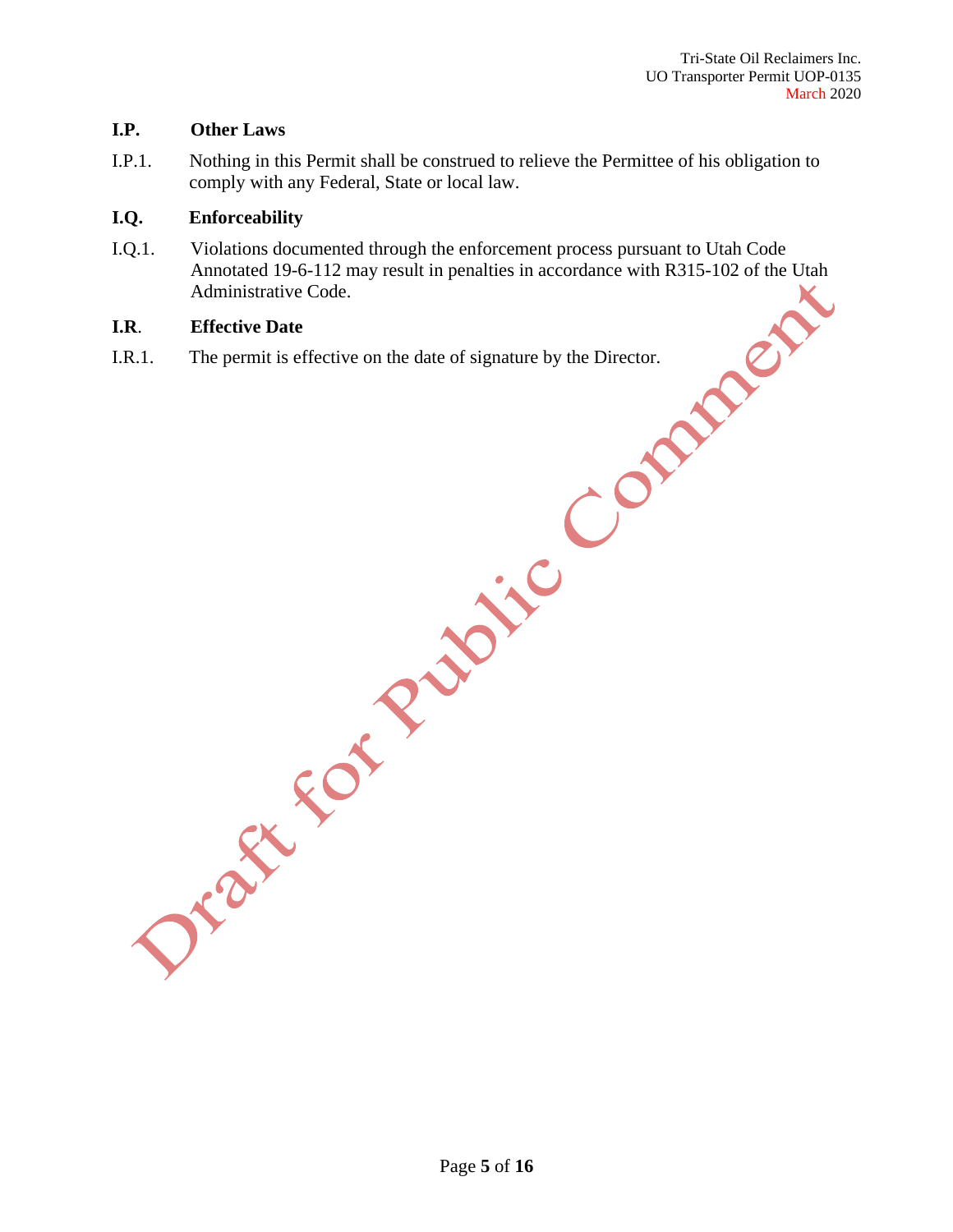# **II.A. Transport Vehicle Requirements**

II.A.1. The Permittee shall only transport used oil in the types of vehicles listed in Table II.A.

| <b>Type of Vehicle</b>     | <b>Used Oil Capacity (gallons)</b> |  |
|----------------------------|------------------------------------|--|
| Semi-Truck with Tanker     | $7,000$ gallons                    |  |
| Pup Trailers               | 4,500 gallons                      |  |
| <b>Small Tanker Trucks</b> | $5,000$ gallons                    |  |

# **Table II.A: Vehicle Description**

- II.A.2. All bulk used oil transport vehicles operated by the Permittee shall have the words "USED OIL" on both sides of the transport vehicle in a contrasting color that is distinguishable from the background color and at least three inches tall. These designations shall be in place at all times the transport vehicle is transporting or storing used oil. Individual containers of used oil shall be labeled "Used Oil".
- II.A.3. All Permittee's vehicles which transport used oil shall have a copy of the Permittee's Emergency Spill Plan (Attachment 1) maintained in the vehicle at all times.
- II.A.4. The Permittee shall maintain Emergency Spill Cleanup materials in all vehicles used to transport used oil as specified in Attachment 1 (Emergency Spill Plan) of this Permit.

# **II.B. Used Oil Loading and Unloading Requirements**

- II.B.1. The Permittee shall determine if the halogen content is less than 1,000 ppm prior to loading the used oil in accordance with Attachment 3 (Analysis Plan). The result shall be recorded on the transportation document (e.g., bill of lading).
- II.B.2. The Permittee shall secure the vehicle by positioning wheel chocks and applying the emergency brakes before loading or unloading used oil.
- II.B.3. The Permittee shall inspect all used oil collection equipment, if applicable (e.g., vehicles and associated pumping equipment) for any damage prior to use.
- II.B.4. The Permittee shall place buckets or other containers under piping connections to collect drips of used oil during loading and unloading operations.
- II.B.5. The Permittee shall ensure the amount of used oil to be loaded into the transport vehicle will not exceed the carrying capacity. The Permittee shall utilize a calibrated gauging instrument to measure used oil volume in each collection vehicle/tanker.
- II.B.6. The Permittee is not authorized to transfer used oil to or from rail cars.

# **II.C. Used Oil Sampling and Analysis**

II.C.1. The Permittee shall determine the halogen concentration and PCB concentration, if applicable, prior to acceptance of the used oil as required in this Permit and Attachment 3 (Analysis Plan).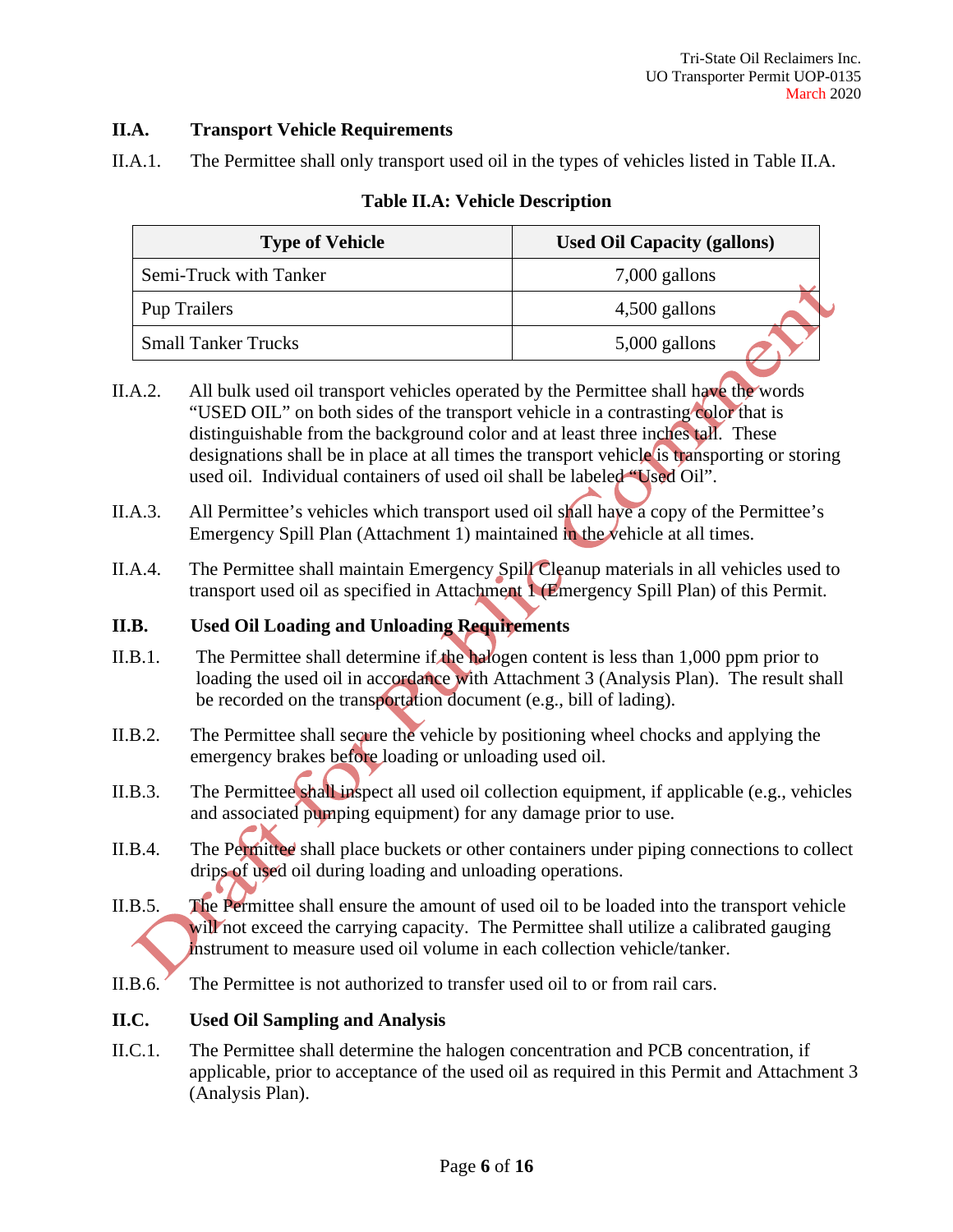#### **II.D. Rebuttable Presumption**

- II.D.1. Used oil with total halogen concentrations greater than 1,000 mg/kg (ppm) is presumed to have been mixed with a hazardous waste and shall be managed as a hazardous waste unless the Permittee successfully rebuts the presumption.
- II.D.2. Used oil with halogen concentrations between 1,000 ppm and 4,000 ppm may be accepted for transport, if the Permittee rebuts the hazardous waste presumption or has analytical data documentation from a prior used oil handler that the used oil is not a hazardous waste or if the used oil is solely from a Very Small Quantity Generators (VSQG) or is DIYer used oil from a collection center. The Permittee shall attach any analytical results used to rebut the hazardous waste presumption to the shipping documents.
- II.D.3. The Permittee may rebut the hazardous waste presumption in accordance with R315-15- 4.5 of the Utah Administrative Code if the Permittee can demonstrate that the halogens in the used oil originated from sources other than halogenated hazardous constituents listed in Appendix VIII of 40 CFR 261.
- II.D.4. If the additional testing shows that used oil has been mixed with a listed hazardous waste described in R315-261 of the Utah Administrative Code, the mixture is subject to regulation as a hazardous waste if the concentration of any individual compound listed in R315-261 Appendix VIII is greater than or equal to 100 mg/kg (ppm).
- II.D.5. The rebuttable presumption does not apply to metalworking oils/fluids containing chlorinated paraffins if they are processed through a tolling arrangement as described in R315-15-2.5(c) of the Utah Administrative Code to reclaim metalworking oils/fluids. The rebuttable presumption does apply to metalworking oils/fluids if such oils/fluids are recycled in any other manner or disposed.
- II.D.6. The rebuttable presumption does not apply to used oils contaminated with chlorofluorocarbons (CFCs) removed from refrigeration units if the CFCs are destined for reclamation. The rebuttable presumption does apply to used oils contaminated with CFCs that have been mixed with used oil from sources other than refrigeration units.

# **II.E. Used Oil Training**

- II.E.1. The Permittee shall train handlers of used oil in accordance with R315-15-4 of the Utah Administrative Code and the requirements of this Permit. New employees may not manage or process used oil without a trained employee present until used oil training is completed.
- II.E.2. The Permittee shall document that employees are trained in the identification of used oil, recordkeeping requirements, emergency spill plan and facility used oil procedures for handling, transporting, sample collection, halogen screening and laboratory analytical methods, rebuttable presumption testing, and the appropriate use of "generator knowledge" when determining the halogen content of used oil
- II.E.3. Employees collecting and performing field halogen testing shall be trained and demonstrate competence in collecting a representative used oil sample and testing for halogens using a CLOR-D-TECT® kit prior to fieldwork.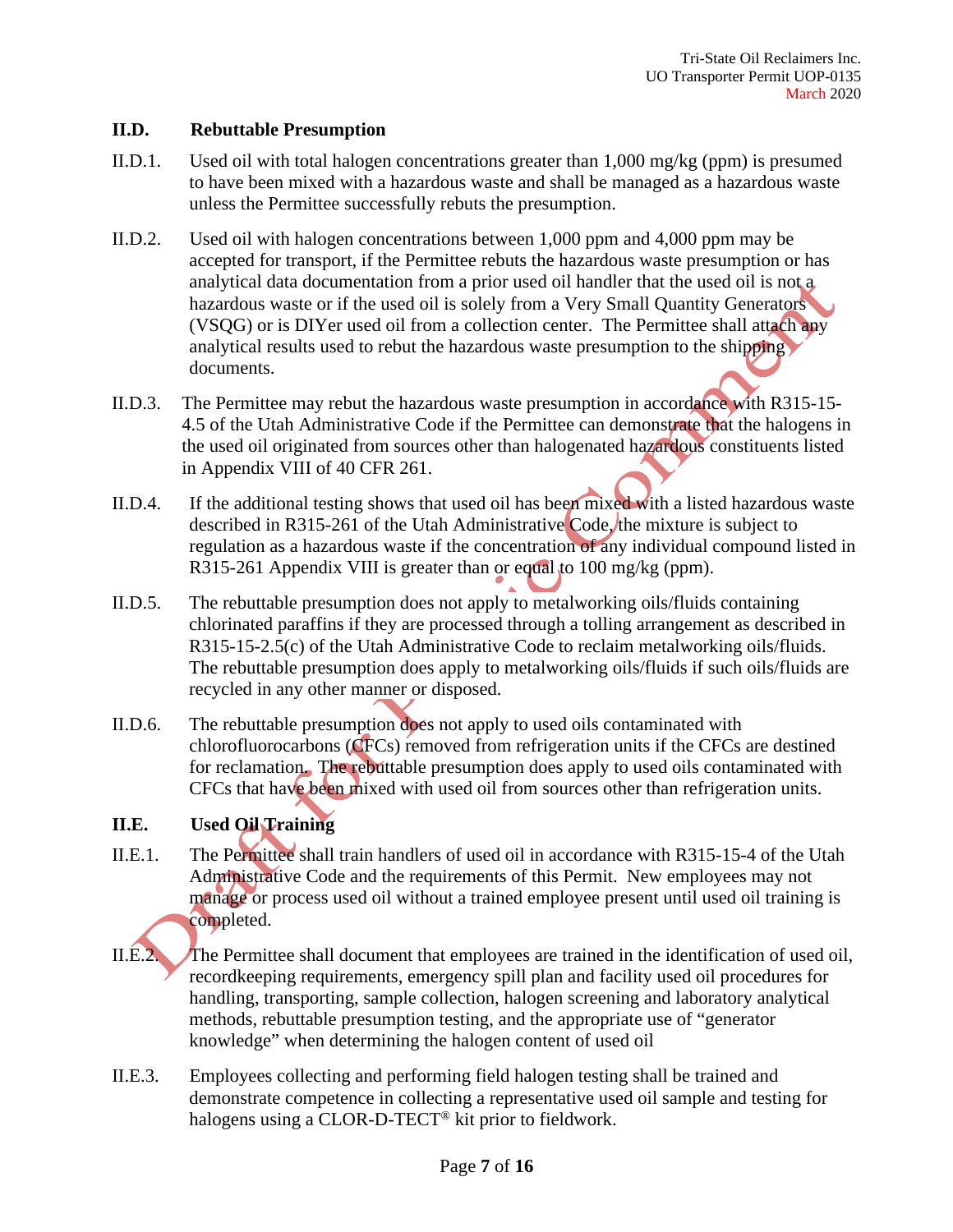- II.E.4. The Permittee shall provide, at a minimum, an annual used oil-training refresher course for employees handling used oil. Additional training is required if the Permittee changes used oil handling procedures or this Permit is modified.
- II.E.5. The Permittee shall keep training records for each employee for a minimum of three years. Employees and supervisors shall sign and date training attendance sheets to document class attendance.

#### **II.F. Spill Response, Remediation, and Reporting**

- II.F.1. In accordance with R315-15-9.1(a) of the Utah Administrative Code, the person responsible for the spill shall immediately take appropriate action to minimize the threat to human health and the environment and notify the DEO Hotline at  $(801)$  536-4123 if the spill is greater than 25 gallons or for smaller spills that pose threat to human health or the environment.
- II.F.2. Responders shall take action to prevent spill from spreading by utilizing absorbent, booms, pads, rags, etc. (Attachment 1- Emergency Spill Plan).
- II.F.3. Once the material is containerized, a waste determination shall be made to determine the material's disposition.
- II.F.4. The Permittee is responsible for the material release and shall recover oil and remediate any residue from the impacted soils, water, or other property, or take any other actions as required by the Director until there is no longer a hazard to human health or the environment.
- II.F.5. All costs associated with the cleanup shall be at the expense of the Permittee.
- II.F.6. Vehicle spill kits shall contain, at a minimum, the equipment listed in Attachment 1 (Emergency Spill Plan) of this Permit and shall be checked daily prior to collection activities.
- II.F.7. The Permittee shall report all relevant information, including the amount of waste generated from cleanup efforts, the characterization of the waste (i.e. hazardous or nonhazardous), final waste determination, and disposal records. The report shall also include actions taken by the Permittee to prevent future spills.
- II.F.8. An air, rail, highway or water transporter who has discharged used oil shall give notice, if required by 49 CFR 171.15, to the National Response Center at http://nrc.uscg.mil/nrchp.html, (800) 424-8802. In addition to the notification above, a written report, as required in 49 CFR 171.16, shall be presented to the Director, Office of Hazardous Materials Regulations, Materials Transportation Bureau located in Washington, D.C., 20590.
- II.F.9. In accordance with R315-15-9.4 of the Utah Administrative Code, the Permittee shall submit to the Director a written report within 15 days of any reportable release of used oil.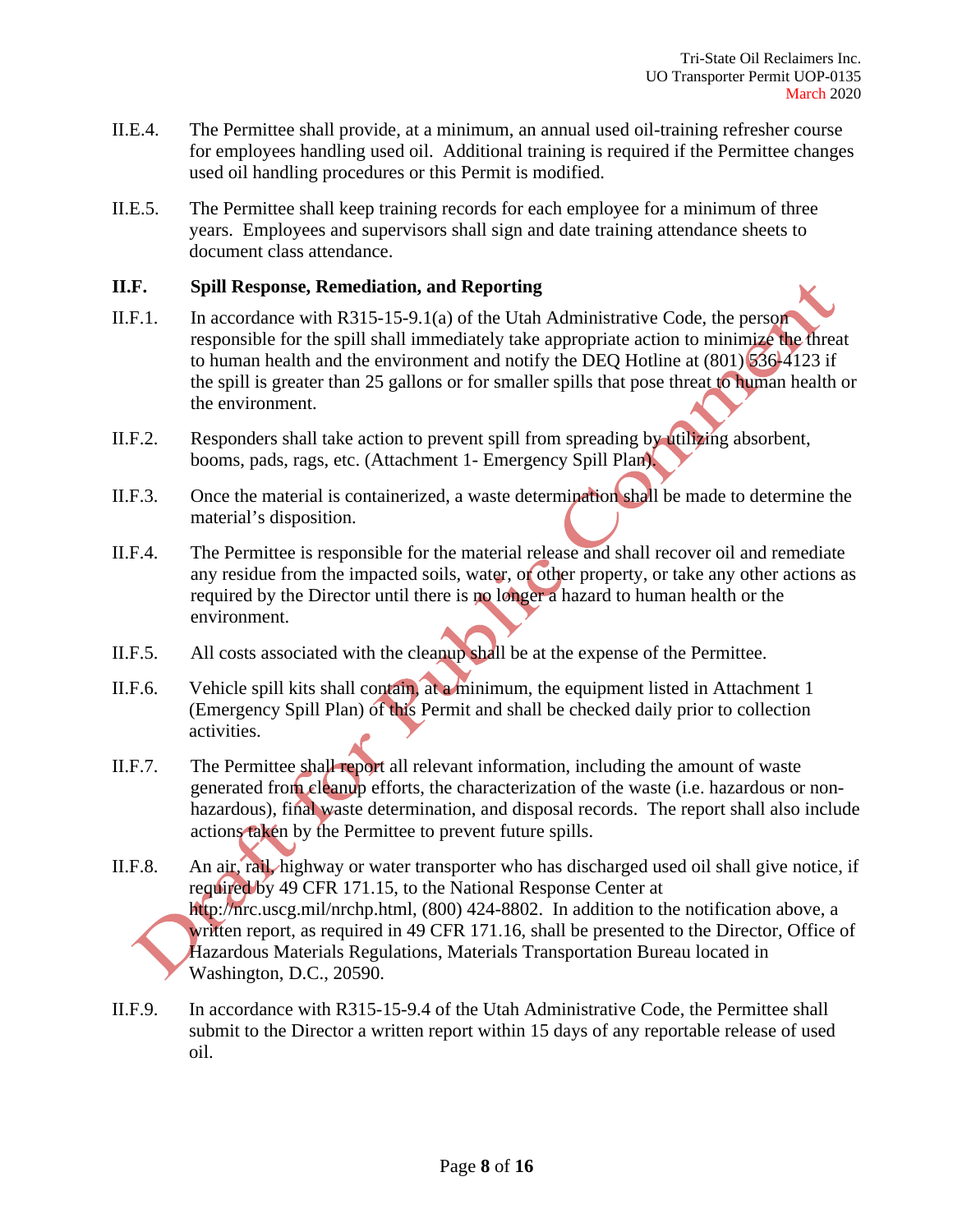# **Emergency Spill Plan**

#### **General Procedures**

In the event of a release of used oil, the Tri State Oil Reclaimers, Inc. (Tri State) employee will immediately take the following appropriate actions to contain and minimize the spill and the threat to life, health, environment and property:

- 1. The Tri State employee will attempt to control or stop the leak if it can be done safel
- 2. Use absorbent material, booms, spill pads and dirt dams and dikes if necessary to control the material. If possible, keep spilled material out of storm drains and open waterways.
- 3. Contact 911 emergency responders if needed.
- 4. Contact his supervisor.
- 5. If necessary, the supervisor will contact an authorized waste remediation company for assistance with the clean- up.
- 6. Used oil spills exceeding 25 gallons, or that pose a risk to human health and the environment, shall be reported Tri State management, and to the Utah Department of Environmental Quality and any other applicable regulatory agency immediately after containment of the spill (Table 1).

# **Table: 1: Regulatory Agency Notification Numbers**

| <b>Regulatory Agency</b>                                     | <b>Contact Phone Number</b>          |
|--------------------------------------------------------------|--------------------------------------|
| <b>National Response Center</b>                              | $(800)$ 424-8802 or $(202)$ 426-2675 |
| Utah Department of Environmental Quality<br>(within 24 hrs.) | $(801)$ 536-4123                     |
| Utah State Highway Patrol                                    | $(801)$ 538-3400                     |

- 7. The following information shall be provided by telephone to the Utah State Department of Environmental Quality's', 24-hour answering service at (801) 536-4123:
	- a. Name, telephone number and address of parties responsible for the release.
	- b. Name, title and telephone number of individual reporting.
	- c. Time and date of the release.
	- d. Location of the release, as specific as possible including nearest town, city, highway or waterway.

e. Description of released material found on the manifest or shipping document, along with the amount of material released.

- f. Cause of the release.
- g. Possible hazards to human health or the environment and the emergency action taken to minimize the threat.
- h. The extent of injury, if any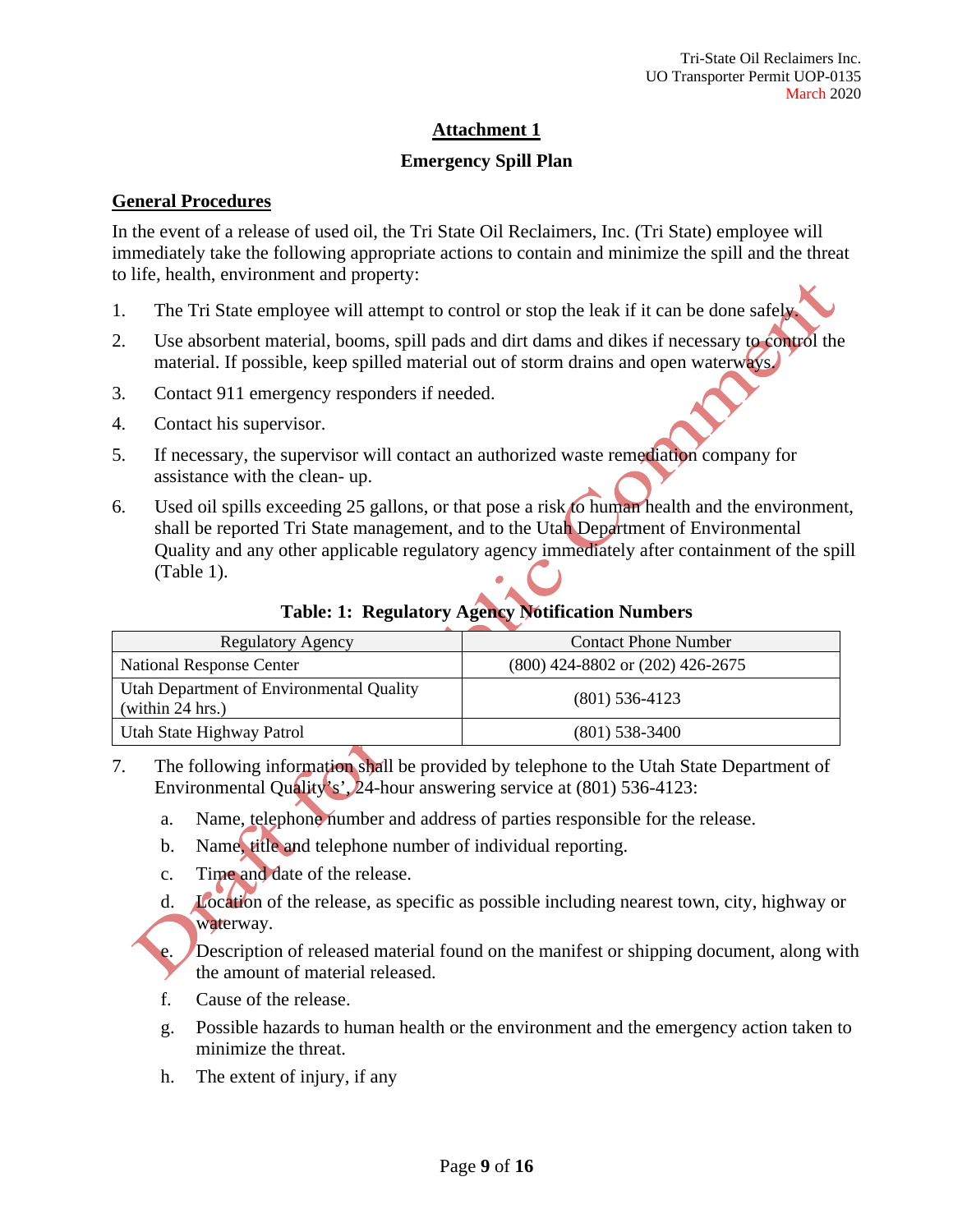- 8. If a spill occurs on a highway or railway, employees should immediately stop the release if possible, secure the scene and contain the spill. Tri State shall give notice, if required by 49 CFR 171.15 to the National Response Center (Table 1). The Utah State Highway Patrol (Table 1) shall be contacted if the spill restricts a public road.
- 9. A spill report of used oil spills exceeding 25 gallons, or that pose a risk to human health and the environment, shall be submitted to the Division of Waste Management and Radiation Control within 15 days of the spill in accordance with R315-15-9.1.
- 10. The driver/employee shall immediately notify their Tri State supervisor of reportable spills. If after hours, initial notification is to be made to the 24-hour emergency contacts in Table 2 below. If there are, injuries to personnel/public or the spill will require additional emergency responders to contain then all 911 to request help. The discharge notification form is included in this spill plan shall be completed by the operator after containment of the used oil, notification to emergency responders (if applicable) and Tri State's management.

| <b>Contact Person</b> | Title                     | <b>Contact Information</b>                                   |
|-----------------------|---------------------------|--------------------------------------------------------------|
| Gary Cox              | <b>Emergency Response</b> | $(801)$ 599-5837 cell<br>Email: tri.state.used.oil@gmail.com |
| Thorpe Cox            | Emergency Response        | $(801) 837 - 2938$                                           |
| Fire Response         | <b>NA</b>                 | 911                                                          |

# **Table: 2: Emergency Contacts List**

11. The transporter shall maintain absorbents and equipment to contain a leaking containers and spills. At a minimum, each used oil transporter spill kit shall contain the items listed in Table 3.

# **Table 3: Spill Equipment Inventory for Transporter**

| <b>Equipment Description</b>                                                     | Quantity         |
|----------------------------------------------------------------------------------|------------------|
| Shovel / Broom                                                                   | 1 each           |
| <b>Buckets</b>                                                                   | 2                |
| Spill Absorbent Pads                                                             | 10               |
| <b>Granulated Absorbent</b>                                                      | $2 \text{ ft}^3$ |
| Absorbent Boom/oil sock                                                          |                  |
| Used Oil Emergency Controls -Spill Plan with Emergency<br><b>Contact Numbers</b> |                  |
| First Aid Kit and Fire Extinguisher                                              | 1 each           |

12. Employees are exempted from reporting de minimis drips to management that are immediately cleaned up by the responsible employee. The Tri State supervisor shall be responsible to initiate and complete any reporting and notification to the required Federal, State and local agencies.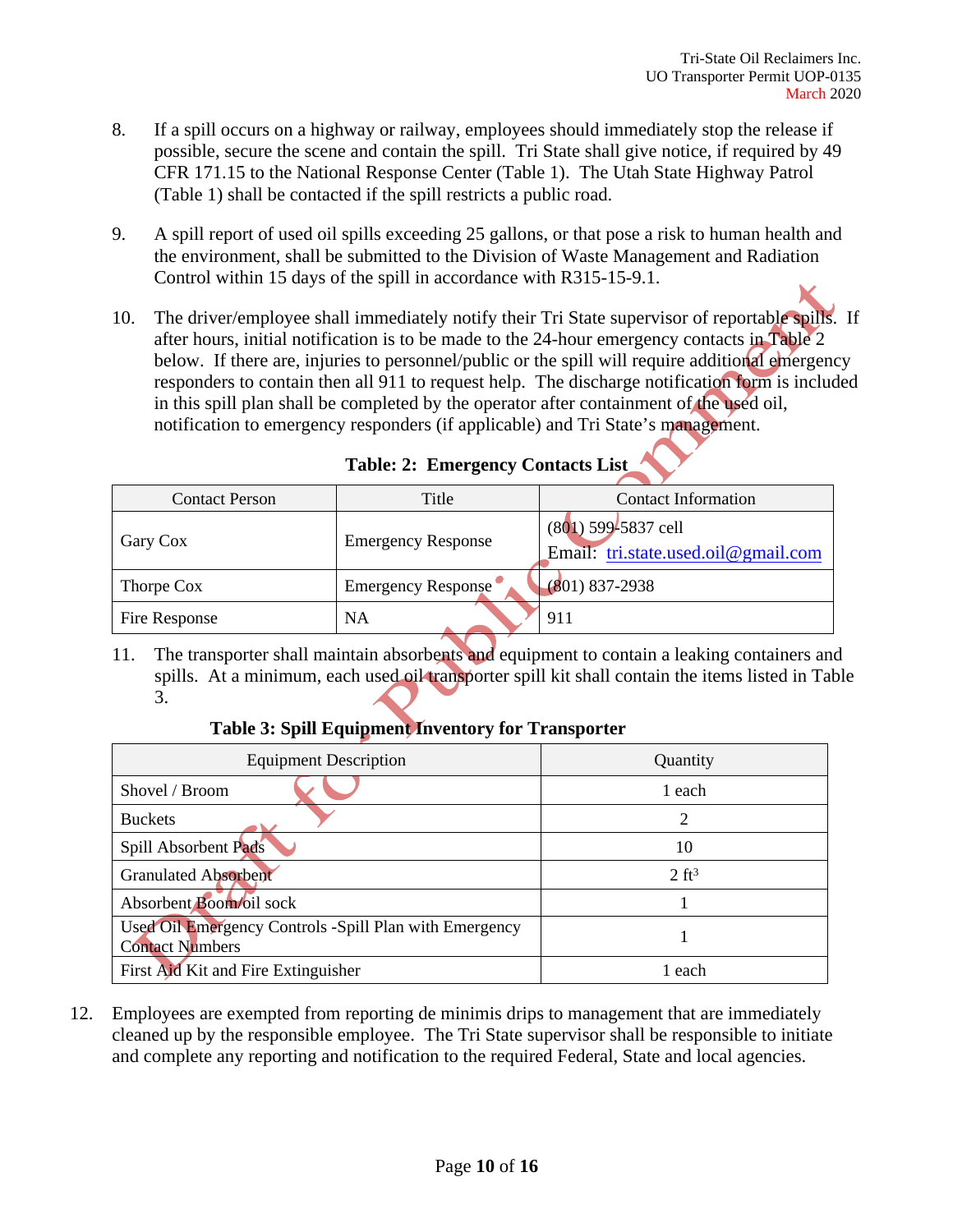# **Procedures for Recording Halogen Content**

# A. **General Procedures**

A.1. The Permittee's drivers shall document the halogen content of the used oil, the determination method and date of entry, if applicable, on the shipping record as follows:

#### B. **Bill of Lading (Daily record for single transporter)**

B.1. When the Permittee determines the halogen content using halogen field screening methods or laboratory analytical methods in accordance with Attachment 3(Analysis Plan) the driver shall record the following halogen information:

Halogens ≤ 1000 ppm

Halogens >1000 ppm

B.2. When the Permittee determines the halogen content using Generator Knowledge provided by the generator, the driver shall write the following:

Halogens ≤1000 ppm/GenKno

Halogens >1000 ppm/GenKno

\*Note: The daily Bill of Lading must be dated.

# C. **Manifest (record for single or multiple transporters)**

C.1. When the Permittee determines the halogen content using halogen field screening methods or laboratory analytical methods in accordance with Attachment 3 (Analysis Plan) the driver shall record the following halogen information and date the entry in the special handling box of the manifest.

> Halogens≤ 1000 ppm/test date Halogens >1000 ppm/test date

C.2. When the Permittee documents the halogen content using Generator Knowledge the driver shall write the following:

Halogens ≤1000 ppm/GenKno **(**Date)

Halogens >1000 ppm/GenKno (Date**)**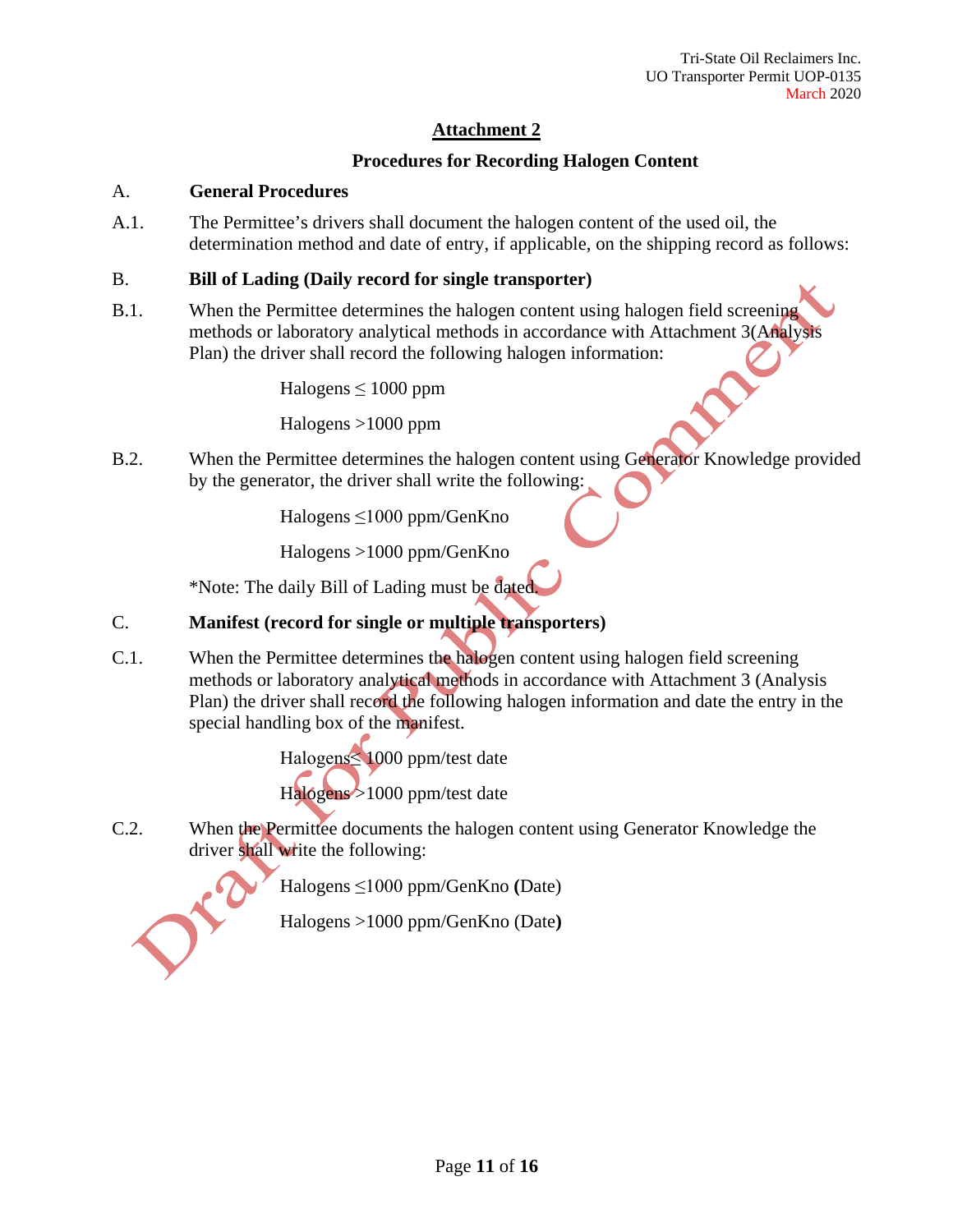#### **Analysis Plan**

#### **A. General Requirements**

A.1. The Permittee shall verify that the halogen content of the used oil collected prior to transport in accordance with at least one of the following halogen verification methods in accordance with B through D:

#### **B. Halogen Field Screening Methods**

- B.1. If the Permittee screens the generator's used oil to verify halogen concentration, the Permittee shall use a halogen field screening method in accordance with the following requirements:
- B.2. Used oil that contains less than 20% water shall be screened for halogens with a CLOR-D-TECT® halogen test kit (EPA Method 9077).
- B.3. Used oil that contains between 20% and 70% water shall be screened for halogens with a  $HYDROCLOR-Q<sup>®</sup>$  test kit. The resulting halogen concentration must be corrected using the following conversion formula to calculate true halogen concentration.

*True Halogen Concentration = Reading Syringe + [(10 + ml oil in sample)/10]*

**Example**: sample contains 6 ml water and 4 ml oil (60% water) and the syringe reading is 2,000 ppm, then the true concentration is:

*2,000 ppm [(10 + 4)/10] = 2,800 ppm*

- B.4. Used oil that contains greater than 70% water shall be screened for halogens with a HYDROCLOR-Q<sup>®</sup> test kit. Correction of the halogen screening results is not required.
- B.5. The Permittee shall document on acceptance records or bill of lading the screening results.
- B.6. The requirement for a quality control sample (duplicate) may be satisfied by testing the used oil/oily water prior to off-loading from permitted vehicles in accordance with the EPA Method 9077 (CLOR-D-TECT<sup>®</sup> and HYDROCLOR- $Q^{\circledast}$  and is not required for each load collected at individual generators.

# **C. Halogen Laboratory Analytical Methods**

- C.1. If the Permittee submits a representative used oil sample to a Utah-certified laboratory to analyze for total halogen concentration, the Permittee shall use Method 9075, Method 9076 or other equivalent method approved by the Director.
- C.2. The Permittee shall document the analytical results on the transportation document such as a bill of lading or manifest.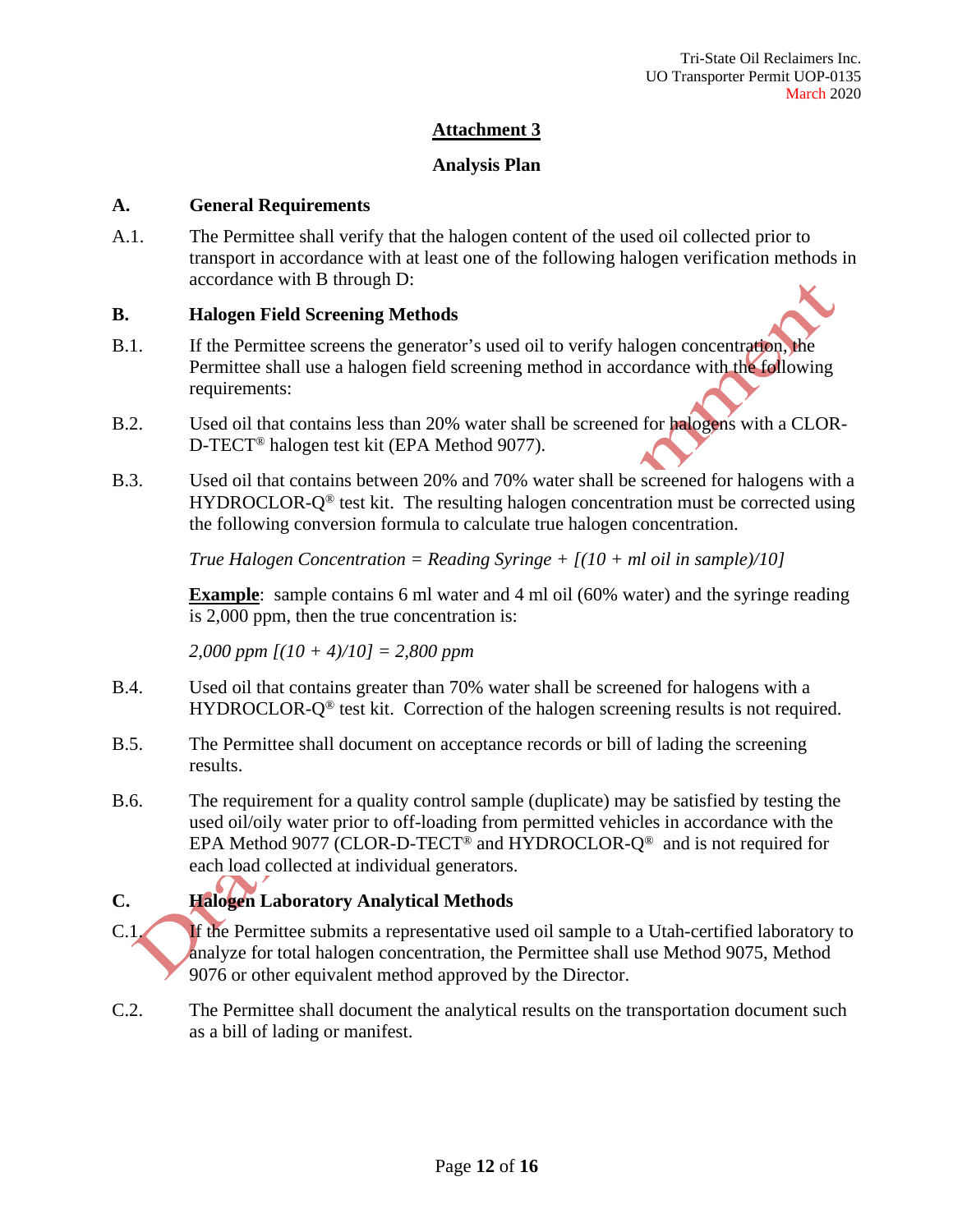#### **D. Halogen Generator Knowledge Method**

- D.1. The Permittee shall have information on file, (e.g., analytical testing, industry process knowledge) from the generator which is sufficient, as determined by the Director, to support any use of generator knowledge.
- D.2. The Permittee may not rely solely on a safety data sheet (SDS) in making a halogen concentration determination.
- D.3. If relying on generator knowledge, the Permittee shall document on the shipping record the use of generator knowledge in accordance with Attachment 2 (Procedures for Recording Halogen Content).
- D.4. Used oil determined to be on-specification by a Utah-registered marketer can be collected and transported without further testing. Bills of lading, manifests or other used oil transportation records shall include copies of the analytical results for reference.

# **E. PCB Contaminated Used Oil**

- E.1. The Permittee shall not accept for transport used oil with **PCB** concentrations greater than or equal to 50 mg/kg. Used oils containing PCB concentrations greater than or equal to 50 mg/kg are subject to TSCA regulations 40 CFR 761. Used oils containing PCB concentrations greater than or equal to 2 mg/kg but less than 50 mg/kg are subject to both R315-15 of the Utah Administrative Code and 40 CFR 761.
- E.2. Table 1 lists required laboratory PCB sample preparation and analytical methods.

|  |  | Table 1: PCB Sample Preparation and Analytical Methods |  |
|--|--|--------------------------------------------------------|--|
|--|--|--------------------------------------------------------|--|

| <b>Sample Preparation</b><br><b>Methods</b> | <b>Analytical Method</b>         | Analytes $*$      |                |
|---------------------------------------------|----------------------------------|-------------------|----------------|
| 3500C (General)                             | 8082A<br>Analyses of the         | <b>PCB CAS RN</b> | $PCB$ Aroclor® |
|                                             |                                  | 12674-11-2        | $1016*$        |
|                                             |                                  | 147601-87-4       | 1210           |
|                                             |                                  | 151820-27-8       | 1216           |
|                                             |                                  | 11104-28-2        | $1221*$        |
|                                             |                                  | 37234-40-5        | 1231           |
|                                             |                                  | 11141-16-5        | 1232*          |
| 3580A (Preparation)                         | Aroclors bolded $/*$ in          | 71328-89-7        | 1240           |
|                                             | the last column are<br>mandatory | 53469-21-9        | 1242*          |
| 3665A (Cleanup)                             |                                  | 12672-29-6        | 1248*          |
|                                             |                                  | 165245-51-2       | 1250           |
|                                             |                                  | 89577-78-6        | 1252           |
|                                             |                                  | 11097-69-1        | 1254*          |
|                                             |                                  | 11096-82-5        | <b>1260*</b>   |
|                                             |                                  | 37324-23-5        | 1262           |
|                                             |                                  | 11100-14-4        | 1268           |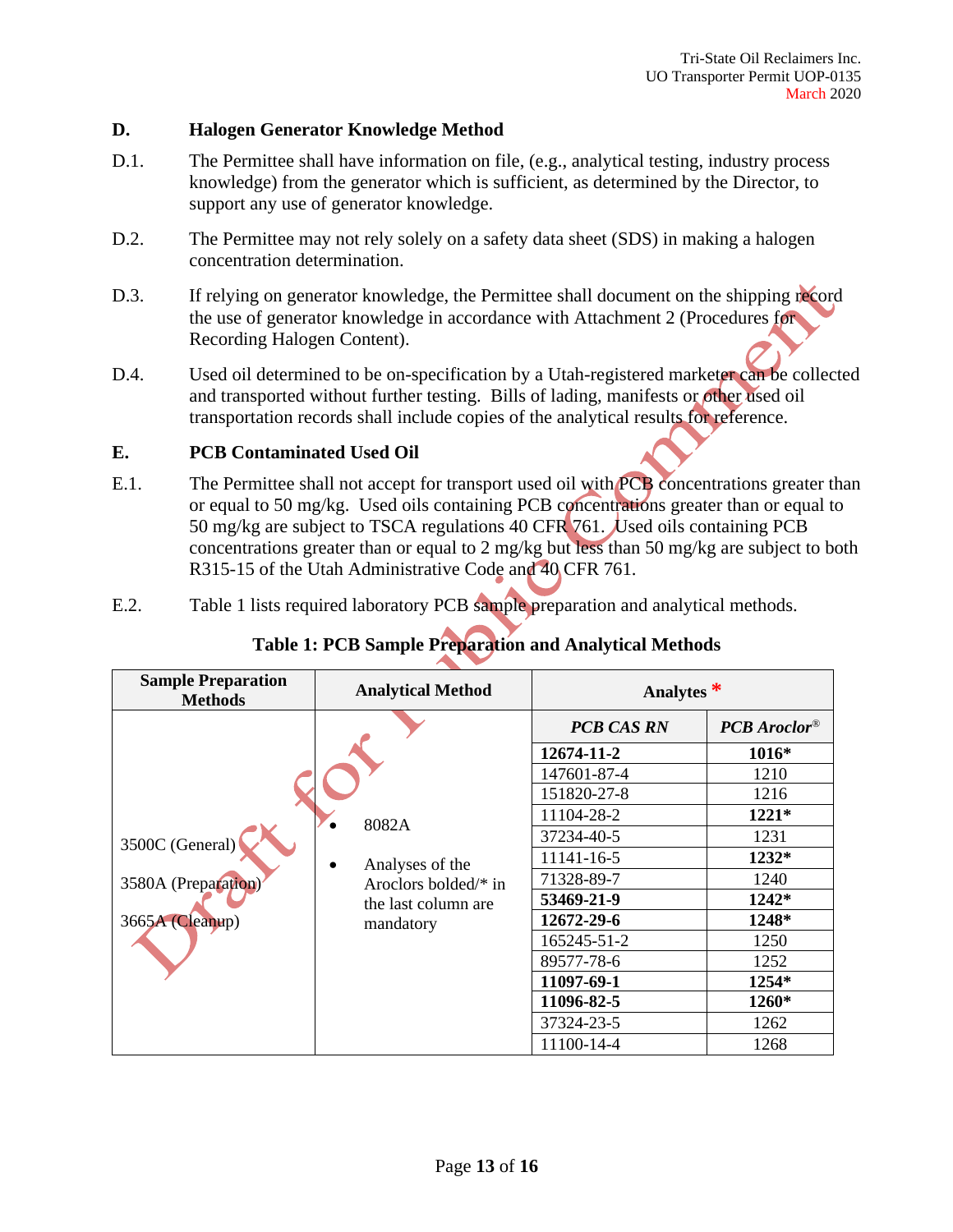- E.3. The Permittee shall obtain analytical results of dielectric oil used in transformers and other high voltage devices, verifying the PCB concentrations are less than 50 mg/kg prior to loading the used oil into the transportation vehicle.
- E.4. PCB used oil may not be diluted to avoid any provision of 40 CFR 761.
- E.5. If PCB concentrations greater than or equal to 2 mg/kg have been transported, the Permittee shall assume that all subsequent loads of used oil are contaminated with PCBs and has a quantifiable PCB concentrations of 2 mg/kg or greater unless the equipment has been decontaminated as described in 40 CFR 761 Subpart S

Page **14** of **16**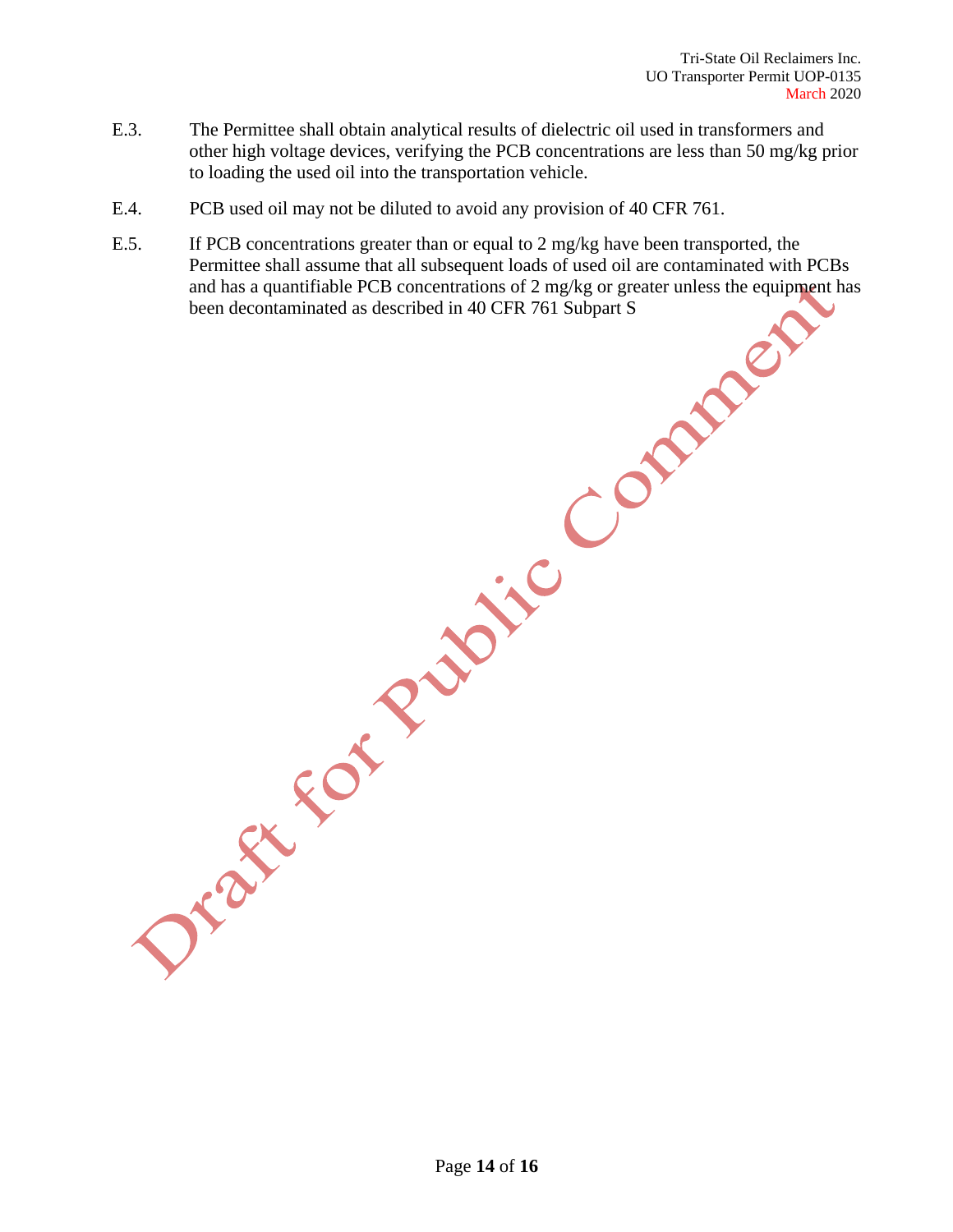# **Sample Collection Procedures General**

#### **A. General**

- A.1. Tri State employees shall use the sampling procedures below to collect representative sample from customers' tanks and containers when screening used oil for halogen content prior to collection.
- A.2. Drums or containers of used oil from different sources or processes shall be sampled individually at each generator's facility.
- A.3. Composite sampling is only allowed for a maximum of 500 gallons from containers of used oil that are generated from the same source or process at each generator's facility.

#### **B. Procedure 1- Containers < 375 gallons**

B.1. Sampling Equipment

Composite Liquid Waste Sampler (COLIWASA) nominally 175 ml, 39 inch, sample jar.

B.2. Step 1

Take COLIWASA and dip into drum or tote make sure the tube fills up a good cross section before closing.

B.3. Step 2

Open sample jar and dispense the entire contents from COLIWASA into sample jar.

B.4. Step 3

Screen sample using CLOR-D-TECT halogen test kit in accordance with Attachment 3 (Analysis Plan).

B.5. Step 4

Empty the sample in the bucket back into the used oil container/tank.

# **C.** Procedure  $2 -$ **Containers**  $\geq$  375 gallons

C.1. Sampling Equipment

Composite Liquid Waste Sampler (COLIWASA)

 $C.2.$  Step  $\mathbf{L}$ 

Lower a COLIWASA tube slowly into the liquid waste at a rate that allows the liquid level inside and outside the tube to equalize.

C.3. Step 2

Slowly withdraw COLIWASA tube from the liquid. Either wipe the exterior of the sampler tube with a disposable cloth or allow excess liquid to drain back into the used oil container/tank.

C.4. Step 3

Discharge the sample by placing the lower end of the tube into a sample container.